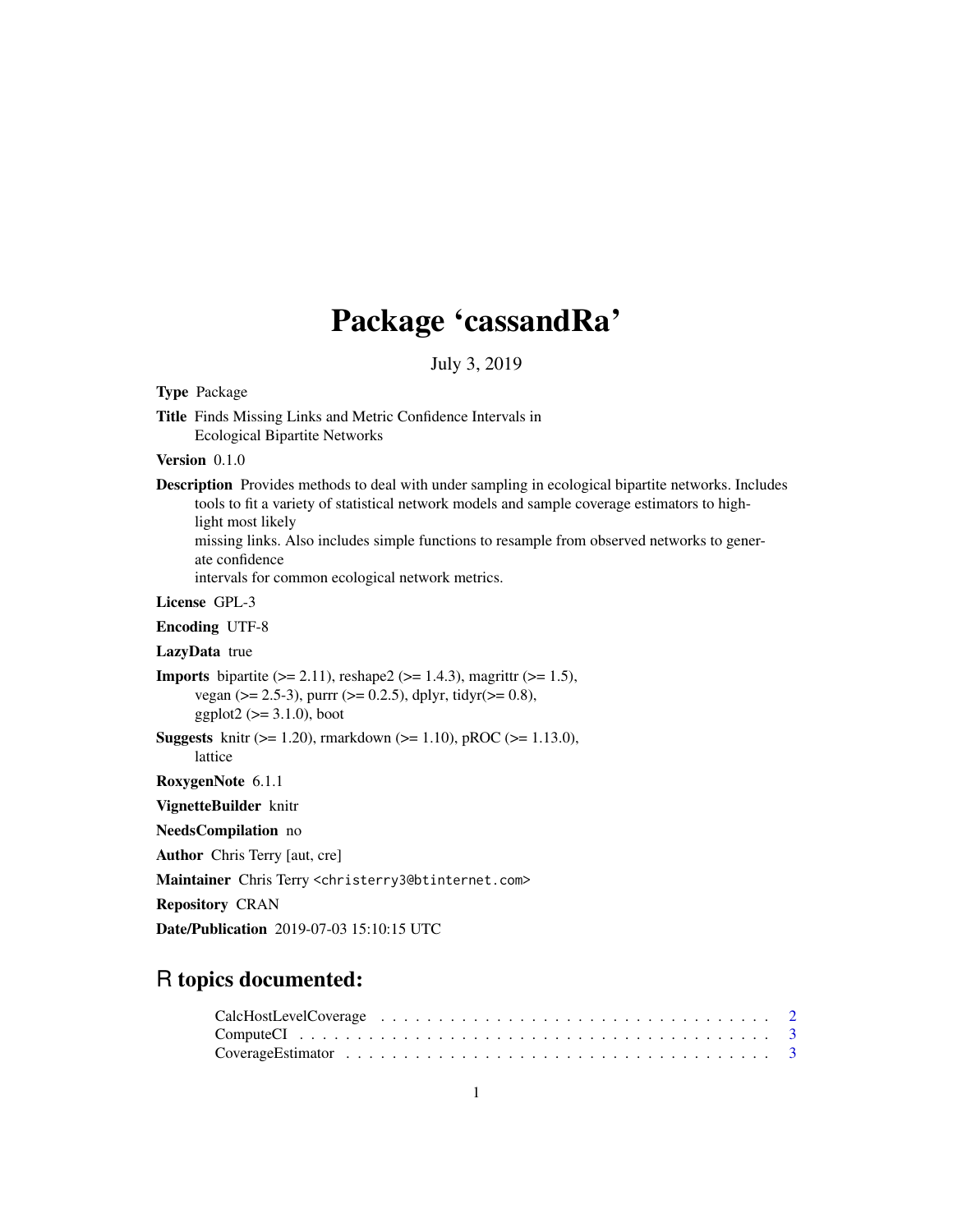## <span id="page-1-0"></span>2 CalcHostLevelCoverage

| $\overline{4}$ |
|----------------|
| .5             |
| 5              |
| 6              |
| 6              |
| 7              |
| 8              |
| 8              |
| <b>9</b>       |
| -10            |
| -11            |
| $-12$          |
|                |
|                |
|                |
|                |
| - 16           |
|                |

#### **Index** [17](#page-16-0)

CalcHostLevelCoverage *Estimated probabilities of missing links based on the host Level Coverage Deficit*

## Description

Calls CoverageEstimator() to calculate host-level coverage deficit, then divides this by the number of unobserved interactions of that host.

## Usage

```
CalcHostLevelCoverage(list)
```
## Arguments

list Network List

## Value

A network list, with 'C\_defmatrix', a matrix of probabilities based on coverage deficit, and 'OverallChaoEst' an estimate of the overall coverage deficit of the network.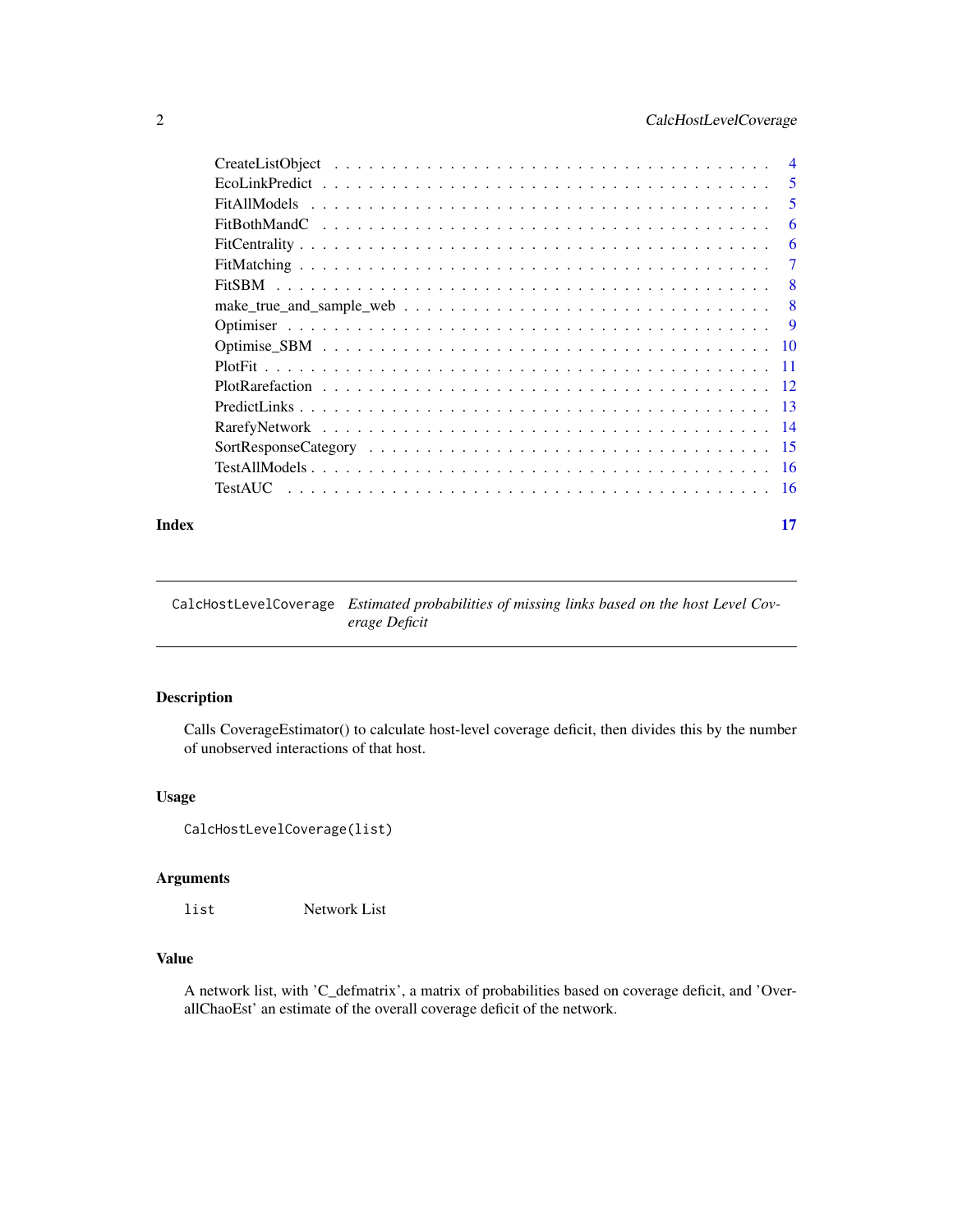<span id="page-2-0"></span>

Compute Basic Confidence Intervals

## Usage

ComputeCI(df)

#### Arguments

df A data frame produced by RarefyNetwork()

## Value

a dataframe detailing confidence intervals at each tested sample size

#### Examples

```
data(Safariland, package = 'bipartite')
X<-RarefyNetwork(Safariland, n_per_level = 100)
PlotRarefaction(X)
```

| CoverageEstimator | Coverage Estimator, using Chaol Index, Turing-Good or Binomial de- |
|-------------------|--------------------------------------------------------------------|
|                   | pending on what is possible                                        |

## Description

An estimate of the sample coverage, which tries to use the most appropriate method

## Usage

```
CoverageEstimator(x, cutoff = 5, BayesPrior = "Flat")
```
## Arguments

| X          | A vector of integers, the observed sample counts      |
|------------|-------------------------------------------------------|
| cutoff     | When to switch from binomial model to Chao lestimator |
| BayesPrior | Prior to use. Either 'Flat' or 'Jeffereys'.           |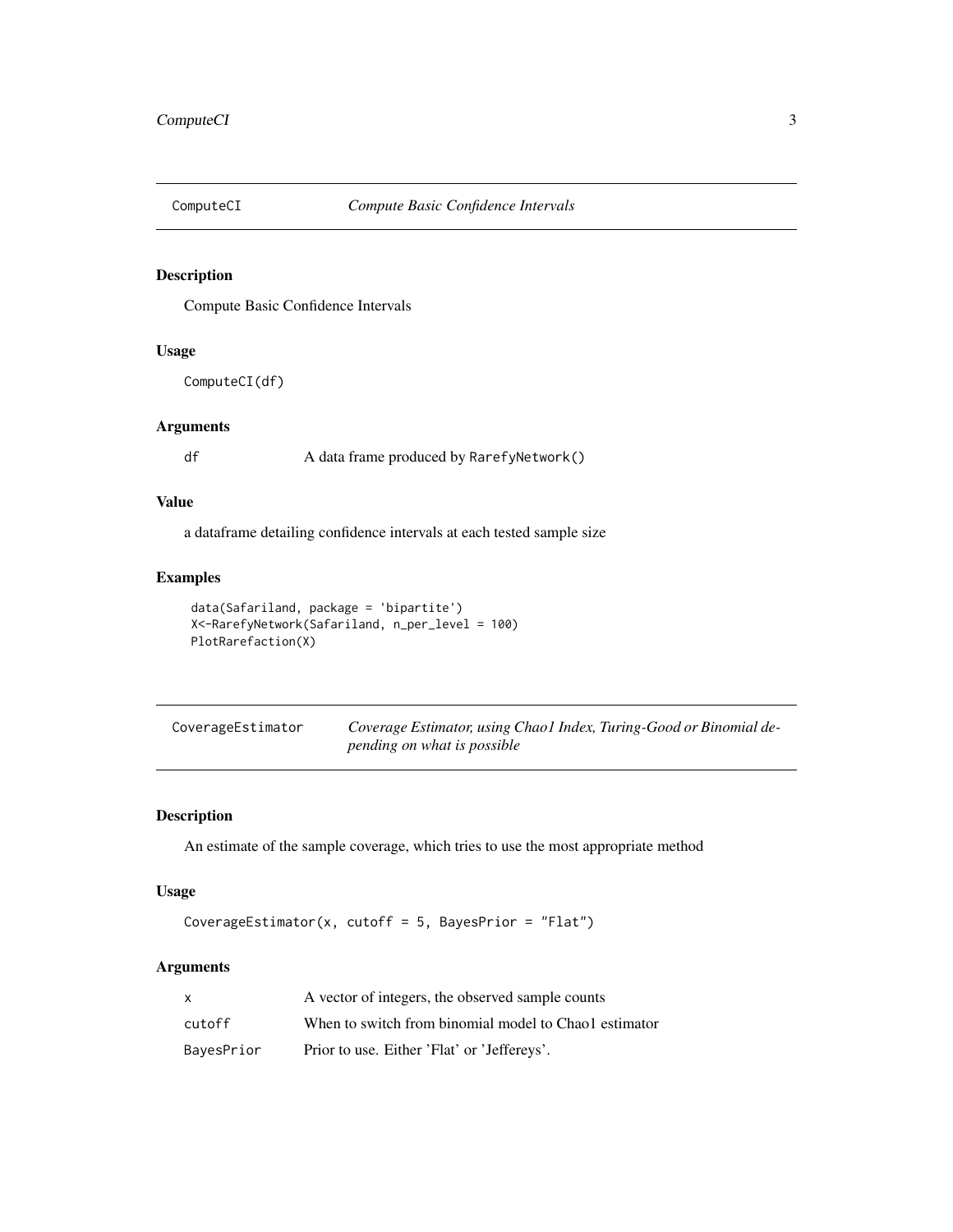#### Details

Sample coverage is defined as the probability that the next interaction drawn is of a type not yet seen

If the sample size is at or below a cutoff  $(5)$  or if all the samples are singletons, this is calculated as the posterior mean of a binomial model using a flat prior (this can be changed to a Jeffereys).

If there are singletons but no doubletons, the Turing-Good estimate is used:  $c_{hat} = 1 - (f_1/n)$ 

If there are both singletons and doubletons, the Chao1 index is used:

c\_hat = 1 -(  $(f1/n) * ( (f1*(n-1))/(n-1)*(f1+(2*f2))) )$ 

## Value

c\_hat, the estimated coverage. (i.e. 1- C\_def)

CreateListObject *Generates a network list from a food web*

#### Description

Gets a network in the base bipartite package format into a list format. N.B. Throughout this package uses hosts to refer to the focal layer, and 'wasps' the response layer, although this could equally be 'plants' and 'pollinators'.

#### Usage

```
CreateListObject(web)
```
#### Arguments

web in format specified by the bipartite package. Rows = focal layer, columns = response layer

#### Value

A network list for use with other functions in EcoLinkPredict package

## Examples

```
data(Safariland, package = 'bipartite')
demolist<-CreateListObject(Safariland)
str(demolist)
```
<span id="page-3-0"></span>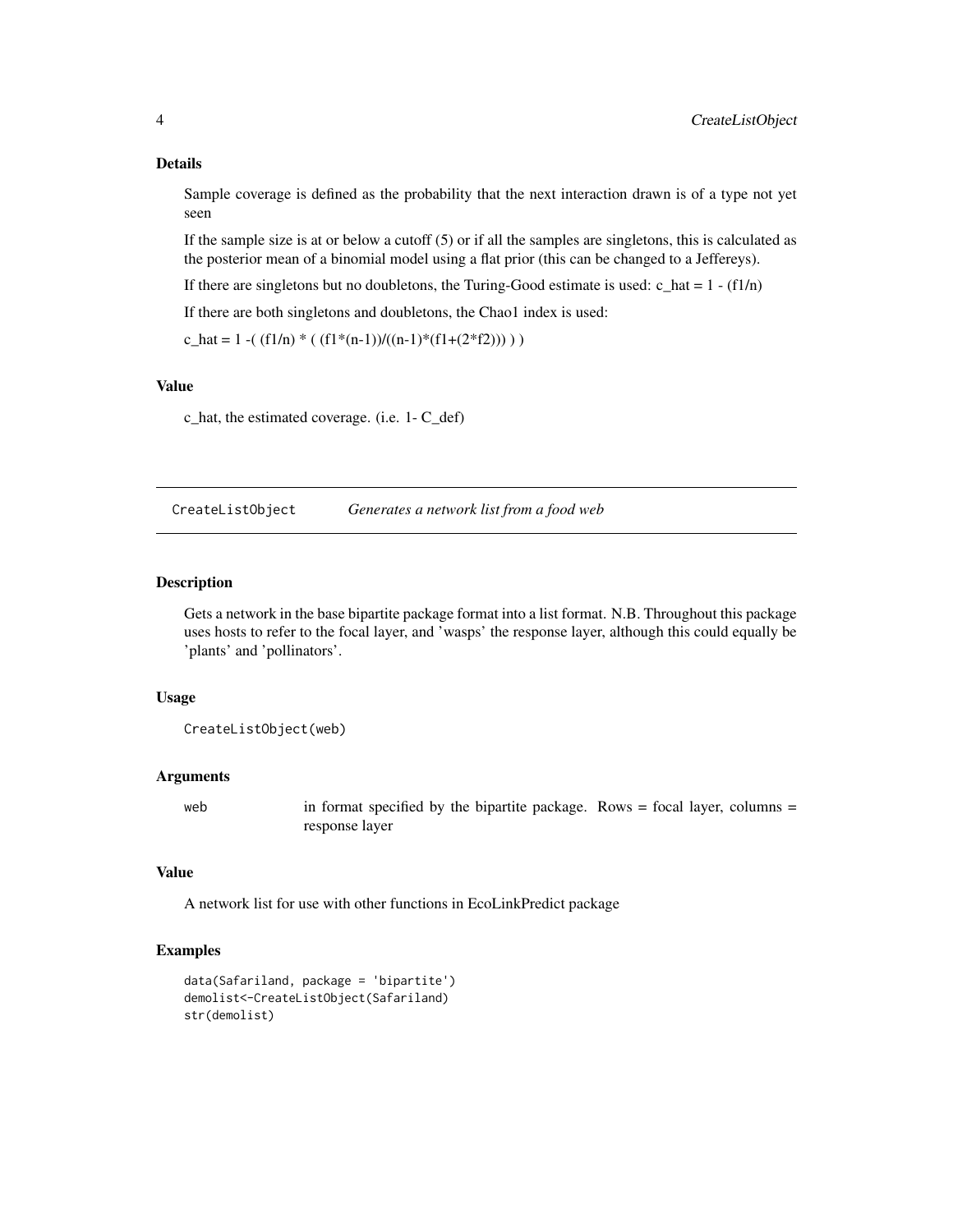<span id="page-4-0"></span>

Package to make assessments of the most likely location of missing links and to test the effect of sample rarefaction or extrapolation on the confidence of bipartite network metrics.

#### Details

The models to predict missing links are discussed in XXX.

See vignette for discussion and examples.

FitAllModels *Fit all the models*

#### Description

Internal function called by PredictLinks() Fits the coverage deficit, Trait, Centrality, Matching-Centrality and SBM models by sequentially calling the individual functions.

#### Usage

FitAllModels(list, RepeatModels = 10)

## Arguments

| list         | A network list                                                                                   |
|--------------|--------------------------------------------------------------------------------------------------|
| RepeatModels | How many times to fit each model from different starting points. Uses best half<br>(rounding up) |

## Value

A network list including the model fit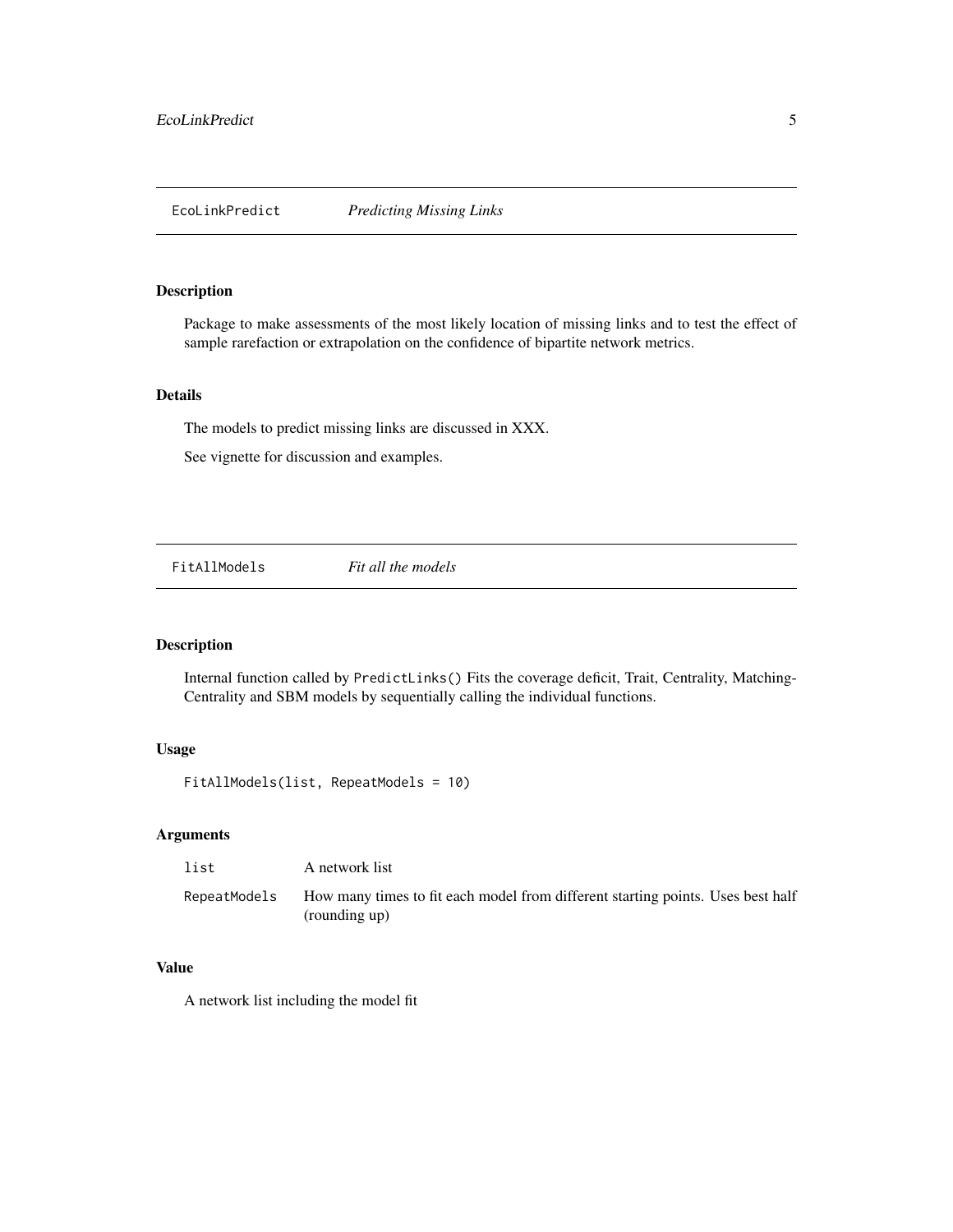<span id="page-5-0"></span>

Fit a model that contains both a trait-matching and a centrality term based on Rohr et al. (2016)

#### Usage

```
FitBothMandC(list, N_runs = 10, maxit = 10000,
 method = "Nelder-Mead", ExtraSettings = NULL)
```
#### Arguments

| list          | Network List                                                                                                                                      |
|---------------|---------------------------------------------------------------------------------------------------------------------------------------------------|
| $N_{runs}$    | Number of different start points for k2 and lambda to try. The best (maximum<br>likelihood) half will be used to construct the probability matrix |
| maxit         | Default = $10'000$                                                                                                                                |
| method        | Passed to optim, default = 'Nelder-Mead'                                                                                                          |
| ExtraSettings | Other control settings to pass to optim()                                                                                                         |

## Value

Network list with added 'B\_par',the best fitting parameters, 'M\_ProbsMatrix', the probability matrix

#### References

Rohr, R.P., Naisbit, R.E., Mazza, C. & Bersier, L.-F. (2016). Matching-centrality decomposition and the forecasting of new links in networks. Proc. R. Soc. B Biol. Sci., 283, 20152702

FitCentrality *Fit Centrality Model*

## Description

Repeatedly fits a centrality model to a binary interaction network to return a probability matrix

#### Usage

```
FitCentrality(list, N_runs = 10, maxit = 10000,
 method = "Nelder-Mead", ExtraSettings = NULL)
```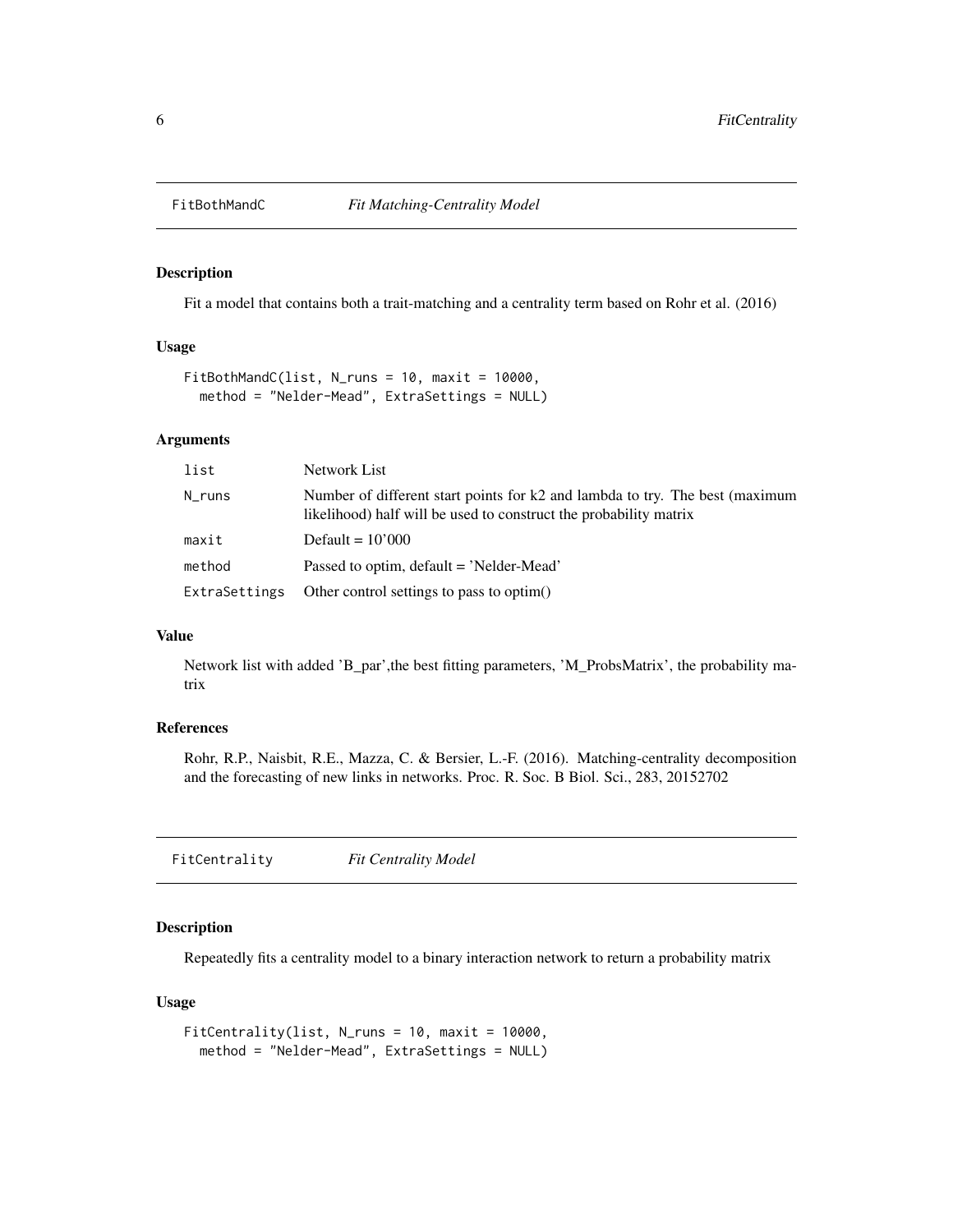## <span id="page-6-0"></span>FitMatching 7

#### Arguments

| list          | Network List                                                                                                          |
|---------------|-----------------------------------------------------------------------------------------------------------------------|
| N runs        | Number of start points to try. The best (maximum likelihood) half will be used<br>to construct the probability matrix |
| maxit         | Default $= 10'000$                                                                                                    |
| method        | Passed to optim, default = 'Nelder-Mead'                                                                              |
| ExtraSettings | Other control settings to pass to optim()                                                                             |

#### Value

Network list with added 'C\_par', best fitting parameters, C\_ProbsMatrix, the probability matrix

FitMatching *Fit Latent Trait (Matching Model)*

#### Description

Repeatedly fits a latent trait model to a binary interaction network to return a probability matrix

#### Usage

```
FitMatching(list, N_runs = 10, maxit = 10000, method = "Nelder-Mead",
 ExtraSettings = NULL)
```
#### Arguments

| list          | Network List                                                                                                                            |
|---------------|-----------------------------------------------------------------------------------------------------------------------------------------|
| N_runs        | Number of start points for k2 and lambda to try. The best (maximum likelihood)<br>half will be used to construct the probability matrix |
| maxit         | Default = $10'000$                                                                                                                      |
| method        | Passed to optim, default = 'Nelder-Mead'                                                                                                |
| ExtraSettings | Other control settings to pass to optim()                                                                                               |

#### Details

The optimiser is started at values derived from the row-sums and column-sums of a CCA analysis, which correspond closely to latent traits by matching closely related species together.

The k2 and lambda parameters are started from points drawn from a uniform distribution 0:1.

#### Value

Network list with added 'M\_par',the best fitting parameters, 'M\_ProbsMatrix', the probability matrix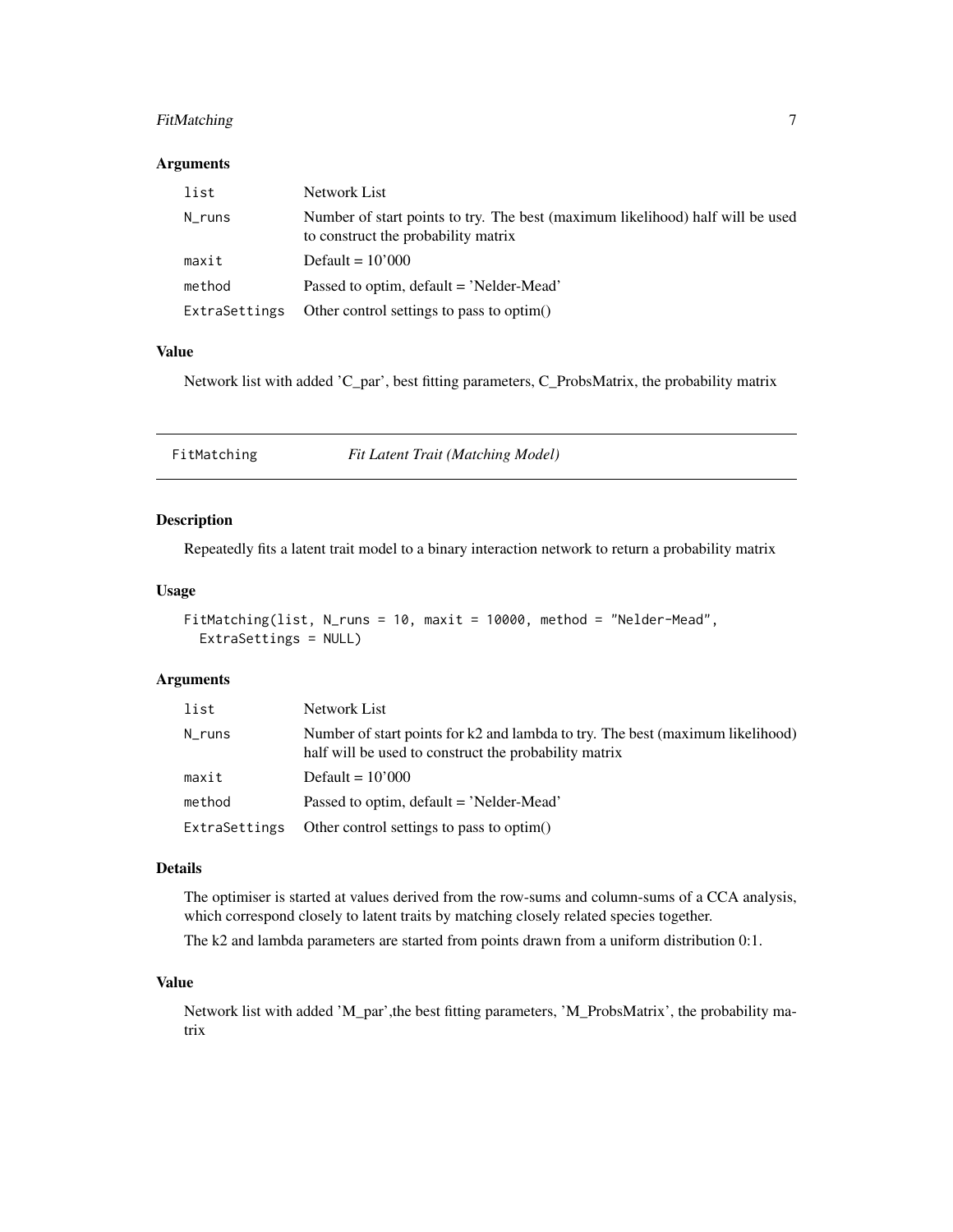<span id="page-7-0"></span>

Fit SBM Model

## Usage

FitSBM(list, n\_SBM = 10, G = NULL)

## Arguments

| list  | Network List                                                                                                                         |
|-------|--------------------------------------------------------------------------------------------------------------------------------------|
| n SBM | Number of SBM models to fit. Default is 10. The top half (rounding up) are<br>retained and averaged to produce a probability matrix. |
| G.    | The number of groups to divide the top layer and the focal layer into.                                                               |

#### Value

Network list with 'SBM\_ProbsMat', a matrix of probabilities assigned to each possible interaction, 'SBM1', the best model fit derived from Optimise\_SBM(), and 'SBM\_G', the number of fitted groups.

make\_true\_and\_sample\_web

*Make an artificial bipartite networks with some properties of ecological networks, then sample from it*

## Description

Core model adapted from: "Sampling bias is a challenge [...]: lessons from a quantitative nichemodel" by Jochen Frund, Kevin S. McCann and Neal M. Williams

#### Usage

```
make_true_and_sample_web(seed = NULL, specpar = 1, n_hosts = 10,
  n_{av}asps = 10, TargetTrueConn = 0.5, SampleObs = 1000,
  abun_mean = 5, abun_sdlog = 1, traitvsnested = 0.5,
  hosttrait_n = "two")
```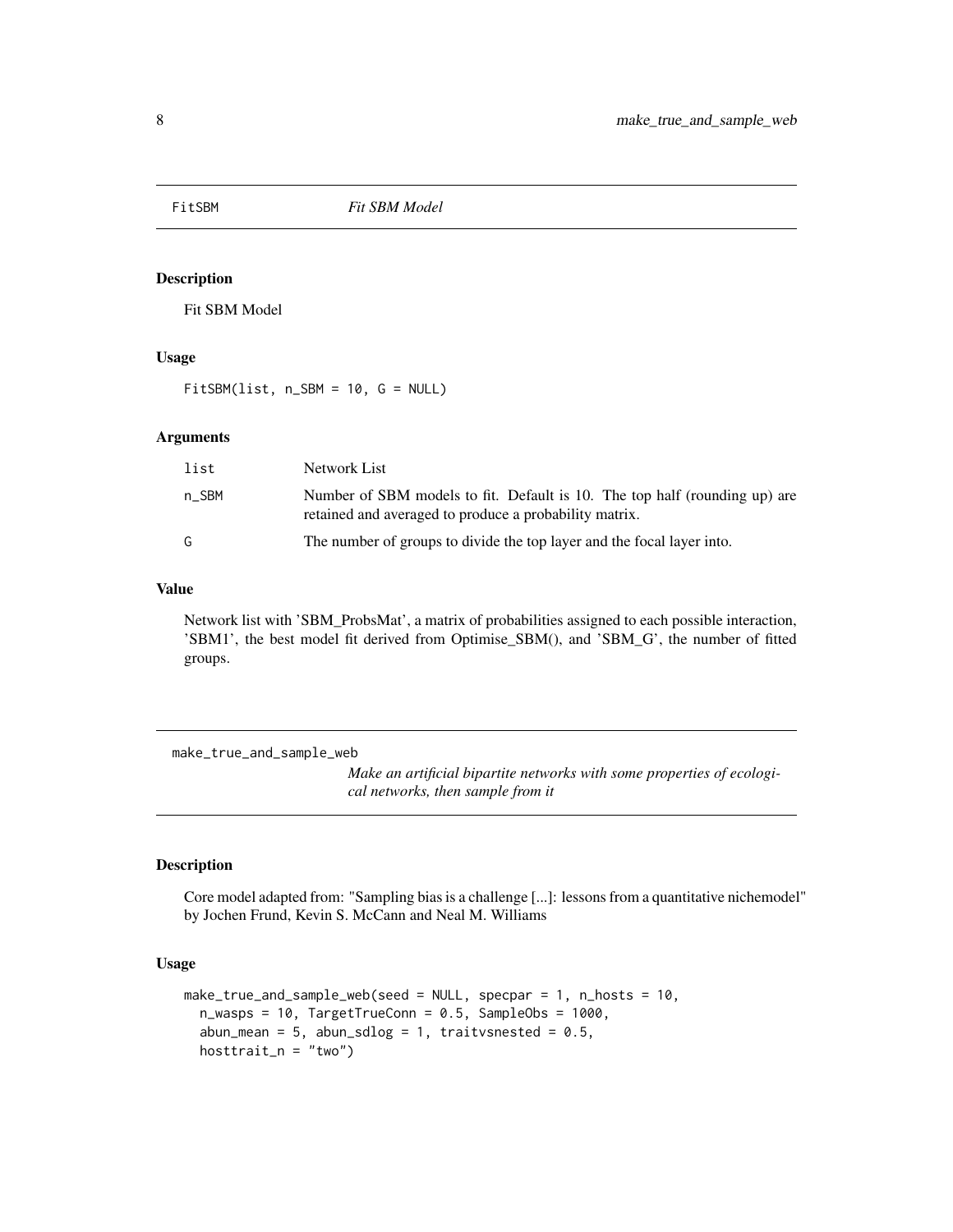#### <span id="page-8-0"></span>Optimiser 9

#### Arguments

| seed          | Random number generator seed, if specified.                                                                                       |
|---------------|-----------------------------------------------------------------------------------------------------------------------------------|
| specpar       | Specialisation parameter, equal to 1/sd of the normal curve that defines the con-<br>sumption range                               |
| n_hosts       | Number of focal level species (e.g. hosts, flowers)                                                                               |
| n_wasps       | Number of non-focal level species (e.g. parasitic wasps, pollinators)                                                             |
|               | TargetTrueConn Proportion of possible interactions to keep                                                                        |
| SampleObs     | Number of samples to draw                                                                                                         |
| abun_mean     | Mean abundance level (log scale).                                                                                                 |
| abun_sdlog    | Distributon of abundance level (SD log scale).                                                                                    |
| traitysnested | The relative balance between the nestedness generator and the trait-based gen-<br>erator                                          |
| hosttrait_n   | Number of trait dimensions. Default 'two', uses two traits, with one dominant.<br>'single' and 'multi' retained from Frund et al. |

#### Details

Abundances are assigned by generating abundances that match a log-normal distribution (but without introducing noise)

## Value

A network list containing 'obs' a matrix of observations, 'TrueWeb' a matrix of the 'true'] drawn web, and number of other properties of these networks.

#### Examples

```
make_true_and_sample_web()
```
Optimiser *Optimiser wrapper for network models*

## Description

Optimiser wrapper for network models

## Usage

```
Optimiser(i = NULL, maxit = 10000, method = "Nelder-Mead", A, N_p,
 fixedSt_P = c(), N_unif_P = 0, func, ExtraSettings = NULL)
```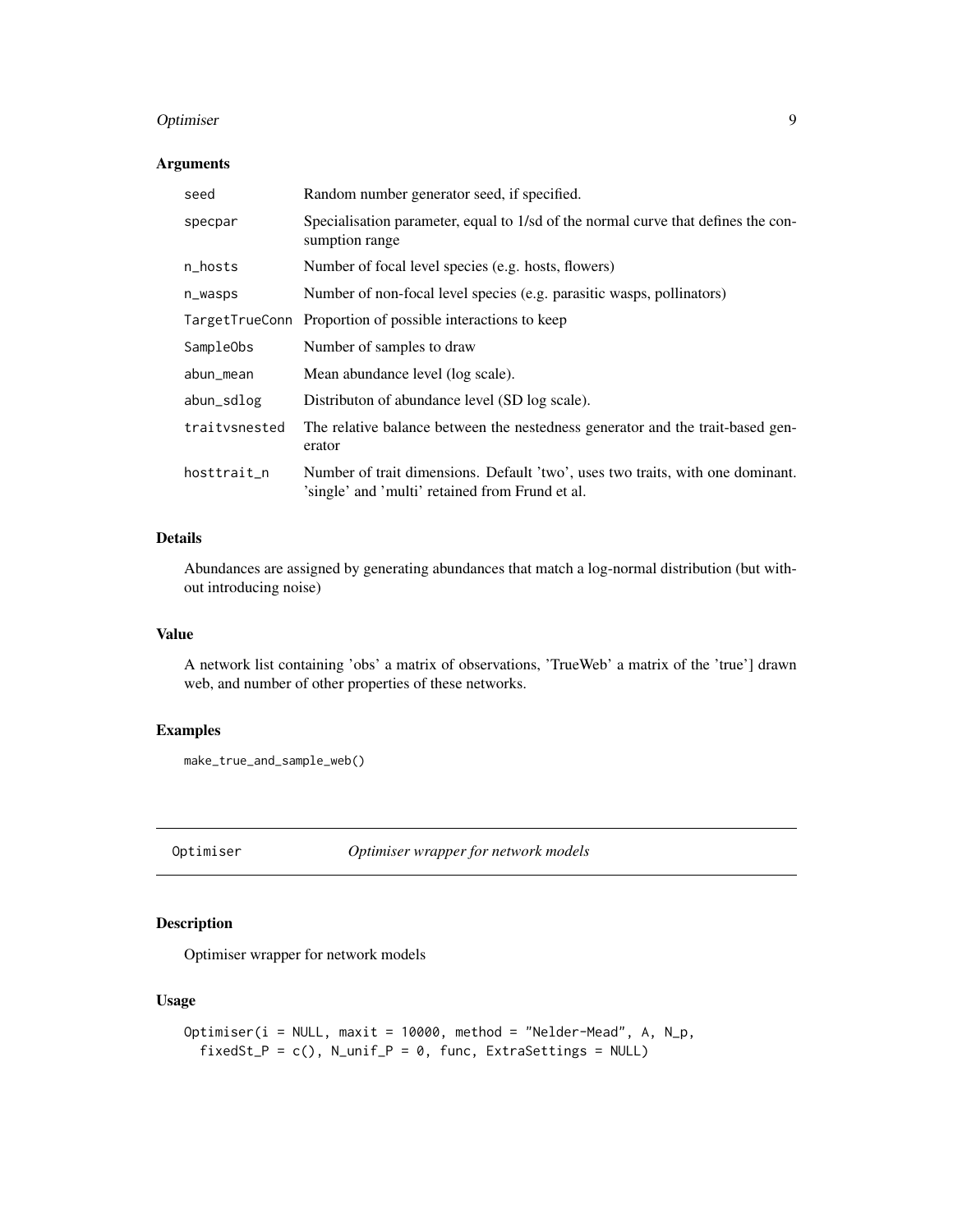## Arguments

| i              | RNG Seed to set                                                       |
|----------------|-----------------------------------------------------------------------|
| maxit          | Maximum number of iterations to be passed to optim (default is 10000) |
| method         | Optimiser method to pass to optim. Default is                         |
| $\overline{A}$ | Interaction Presence-Absence matrix                                   |
| $N_p$          | Number of parameters to draw from a normal distribution               |
| fixedSt_P      | Vector of fixed parameters to pass                                    |
| $N\_unit_P$    | Number of parameters to take from a uniform distribution              |
| func           | Function to optimiser                                                 |
| ExtraSettings  | Additional setting to pass to control                                 |

## Value

A 'fit' object form optim, with a few of the input parameters attached.

Optimise\_SBM *Custom optimiser function for SBM models*

## Description

Designed to be called by FitSBM()

## Usage

```
Optimise_SBM(i = NULL, A, G, N_Rounds_max = 500, plot = FALSE)
```
## Arguments

| i            | Seed                                                                                                   |
|--------------|--------------------------------------------------------------------------------------------------------|
| A            | <b>Binary Interaction Matrix</b>                                                                       |
| G            | Number of Groups                                                                                       |
| N_Rounds_max | Maximum number round to keep drawing                                                                   |
| plot         | If set to TRUE, plots the progress of likelihood improvement, used to check if<br>convergence is good. |

<span id="page-9-0"></span>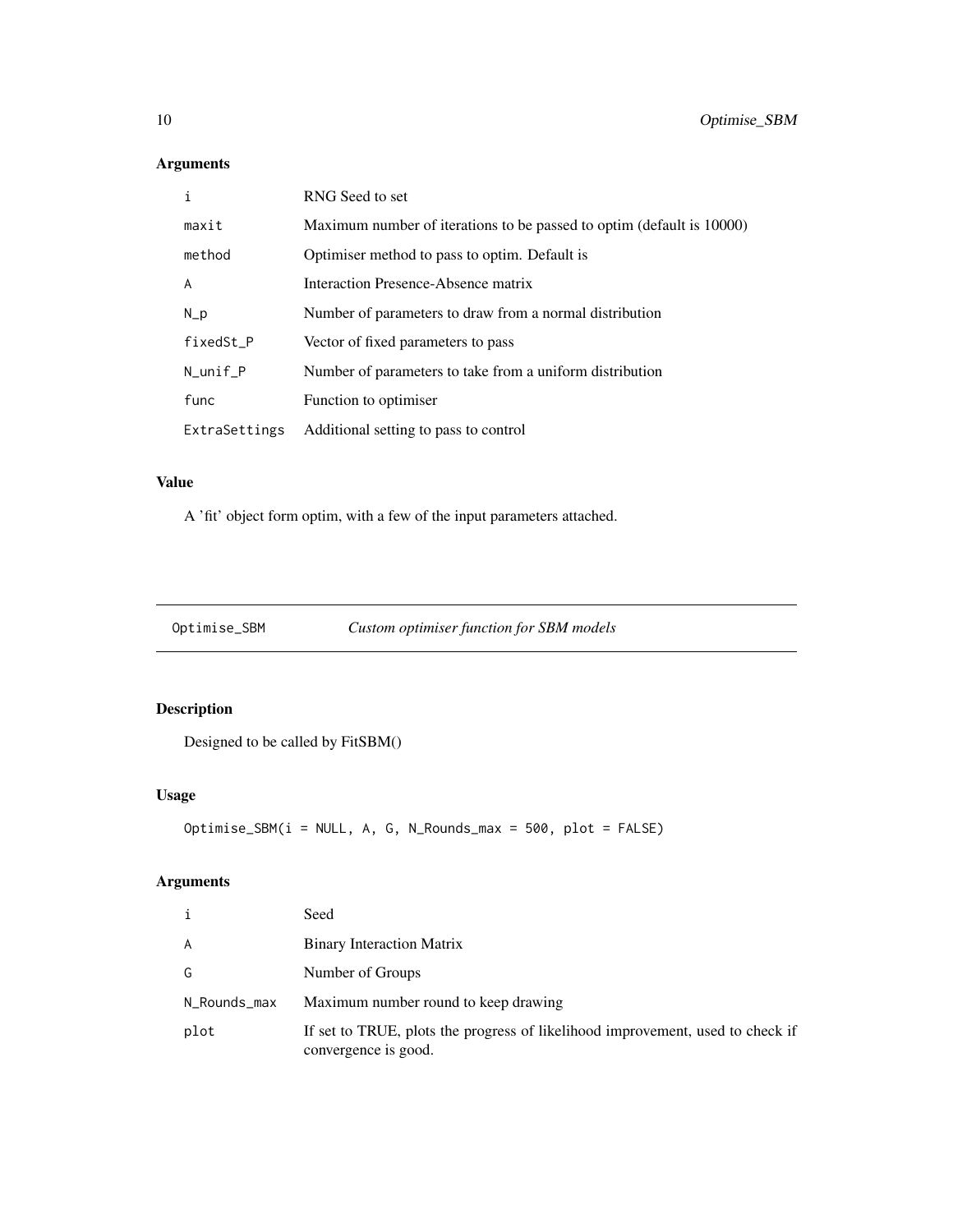#### <span id="page-10-0"></span>PlotFit 11

#### Details

Based on optimising algorithm described in Larremore, D.B., Clauset, A. & Jacobs, A.Z. (2014). Efficiently inferring community structure in bipartite networks. Phys. Rev. E - Stat. Nonlinear, Soft Matter Phys., 90, 1-12

Initially all species are randomly assigned to groups. Then, one at a time, each species is swapped into a different group and the likelihood of the model assessed (with SBMLik()).

The best model of all these swaps is then selected (even if it is worse) and used in the next round of swapping.

This fits the 'degree-corrected' biSBM mdoel of Larremore et al., which is generally better when there are broad degree distributions

This is repeated until either n\_rounds\_max is reached, or the (most commonly), if the best model in the last 20 is within 0.1 log-likelihood of the best overall (implying it has stopped improving).

#### Value

A list containing 'LogLik' (the maximum likelihood found) 'SB\_H', the group assignments of the host, 'SB\_W', the group assignments of the other level, and 'Omega\_rs', the interaction probabilities between groups.

PlotFit *Plot the fitted network models*

#### **Description**

Takes the output from other functions (including PredictLinks()) to visualise the fit to the data and predictions of missing links.

#### Usage

```
PlotFit(list, Matrix_to_plot, OrderBy = "Default", addDots = TRUE,
  title = NULL, Combine = "+", RemoveTP = FALSE, GuidesOff = TRUE)
```
#### Arguments

| list           | A list-format network (output from xxx)                                                                       |
|----------------|---------------------------------------------------------------------------------------------------------------|
| Matrix_to_plot | Which matrix / matrices to plot. One or more of $^{\prime}C_{\phantom{\prime}}$ def', 'C', 'M', 'B', 'SBM'    |
| OrderBy        | How to order the plot. One of 'Default', 'Degree', 'Manual', 'LatentTrait', 'SBM',<br>'AsPerMatrix'           |
| addDots        | Should dots be added to show observations. TRUE, FALSE or 'Size', to plot by<br>interaction strength          |
| title          | A title. By default it will use the value of Matrix_to_plot                                                   |
| Combine        | How should multiple matrices be combined. Either '+' which averages them<br>(default), or '*' which multiples |
| RemoveTP       | Should true positives be set to NA in order to highlight differences in predictions.<br>Default is FALSE      |
| GuidesOff      | Should the legends be switched off. Defaults to TRUE                                                          |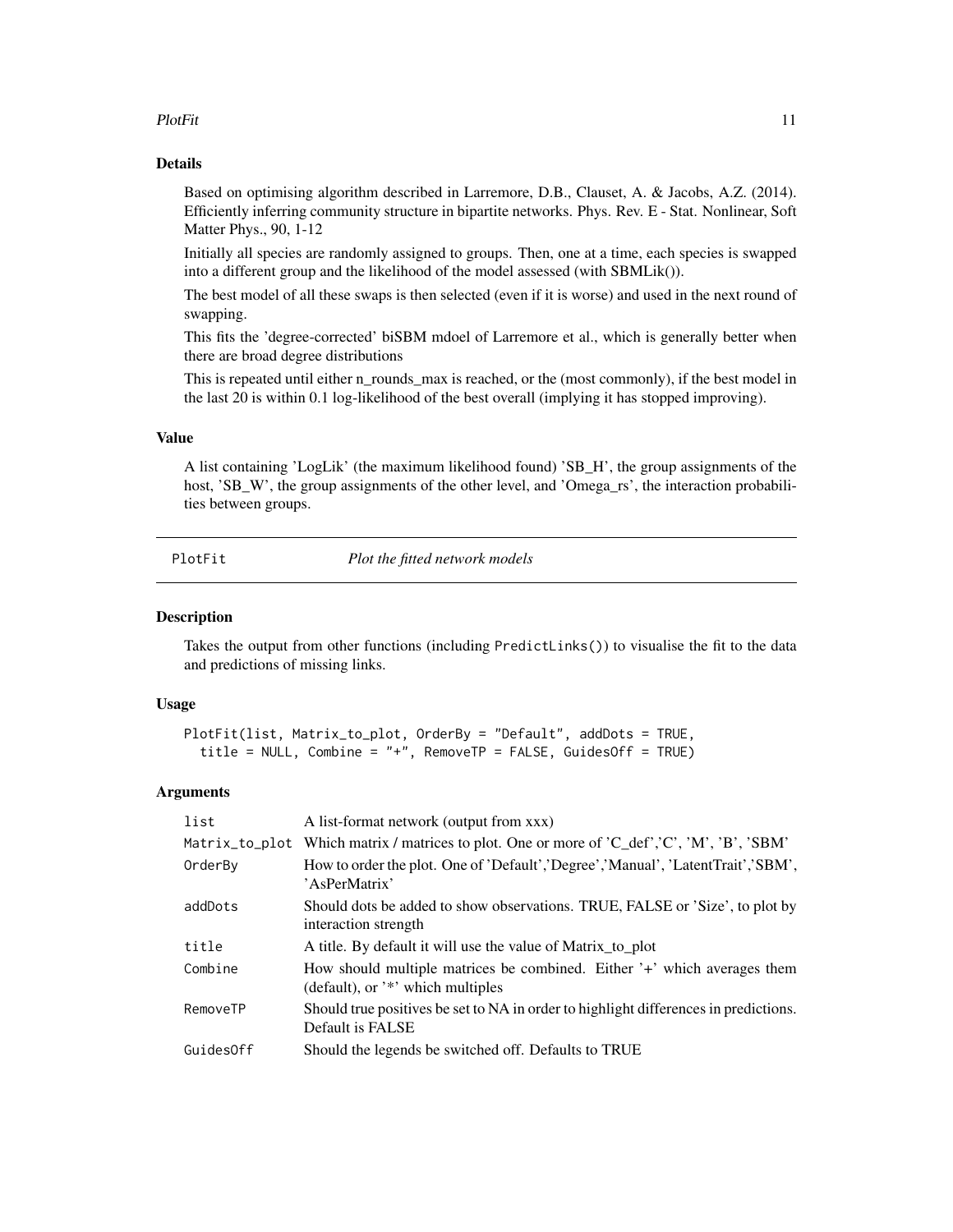## Details

See the vignette for a more through description and examples.

## Value

A ggplot object, which by default will print to the device, but can be added to make further tweaks

#### Examples

```
## Not run:
data(Safariland, package = 'bipartite')
Predictions<- PredictLinks(Safariland)
PlotFit(Predictions, Matrix_to_plot = 'SBM')
```
## End(Not run)

PlotRarefaction *Plot Metric Response To Network Rarefaction*

## Description

Used to plot the output from RarefyNetwork(). See vignette!

## Usage

```
PlotRarefaction(df)
```
#### Arguments

df A data frame produced by RarefyNetwork

#### Value

A ggplot

## Examples

```
data(Safariland, package = 'bipartite')
X<-RarefyNetwork(Safariland, n_per_level = 100)
ComputeCI(X)
```
<span id="page-11-0"></span>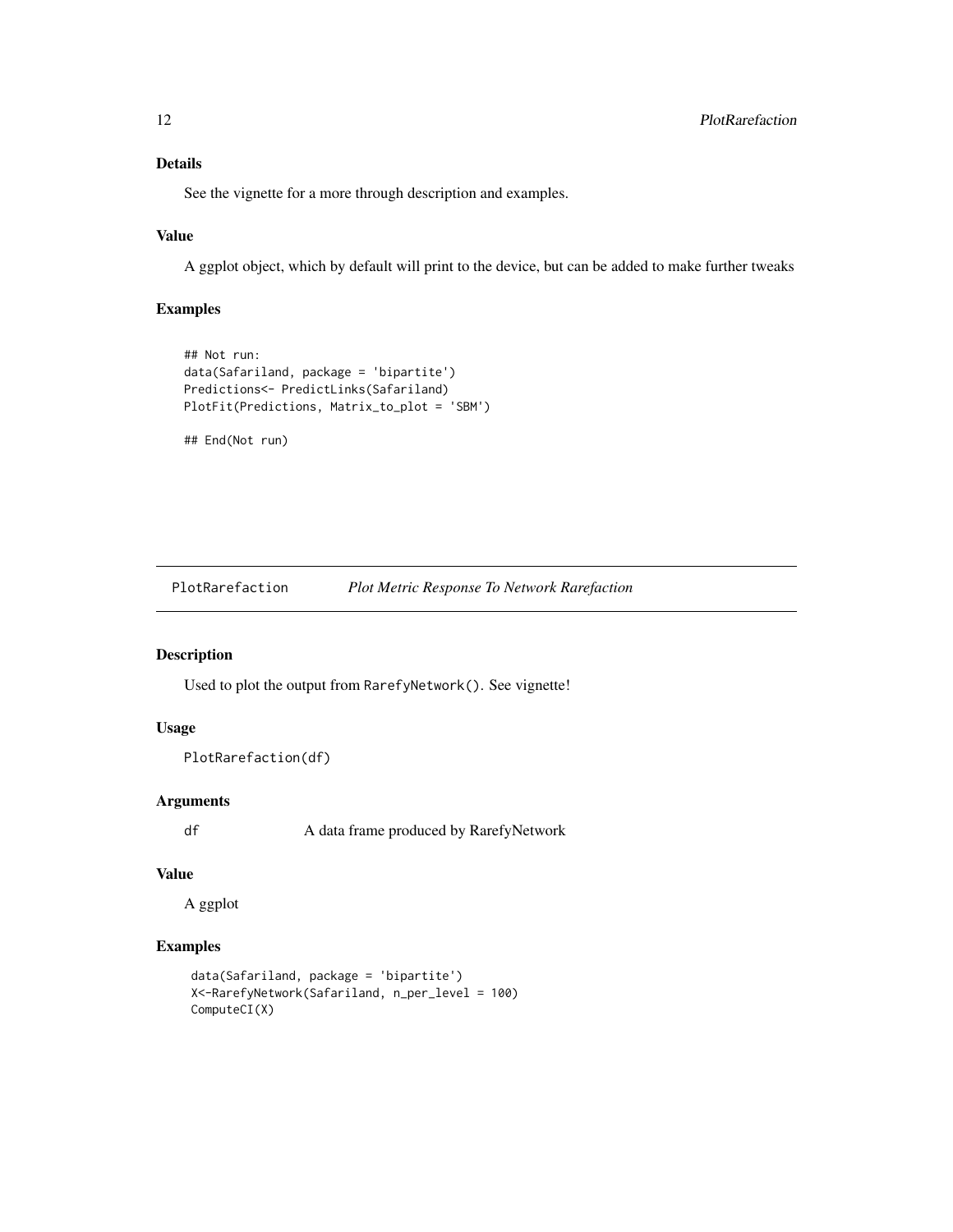<span id="page-12-0"></span>

First calls CreateListObject to convert a matrix suitable for the bipartite package into a list structure.

#### Usage

```
PredictLinks(web, RepeatModels = 10)
```
## Arguments

| web          | in format specified by the bipartite package. Rows $=$ focal layer, columns $=$<br>response layer |
|--------------|---------------------------------------------------------------------------------------------------|
| RepeatModels | How many times to fit each model from different starting points. Uses best half<br>(rounding up)  |

#### Details

Then it calls FitAllModels to fit each of the missing link models in turn.

#### Value

A network list including a large number of outputs.

## Examples

```
## Not run:
data(Safariland, package = 'bipartite')
PredictLinks(Safariland)
```
## End(Not run)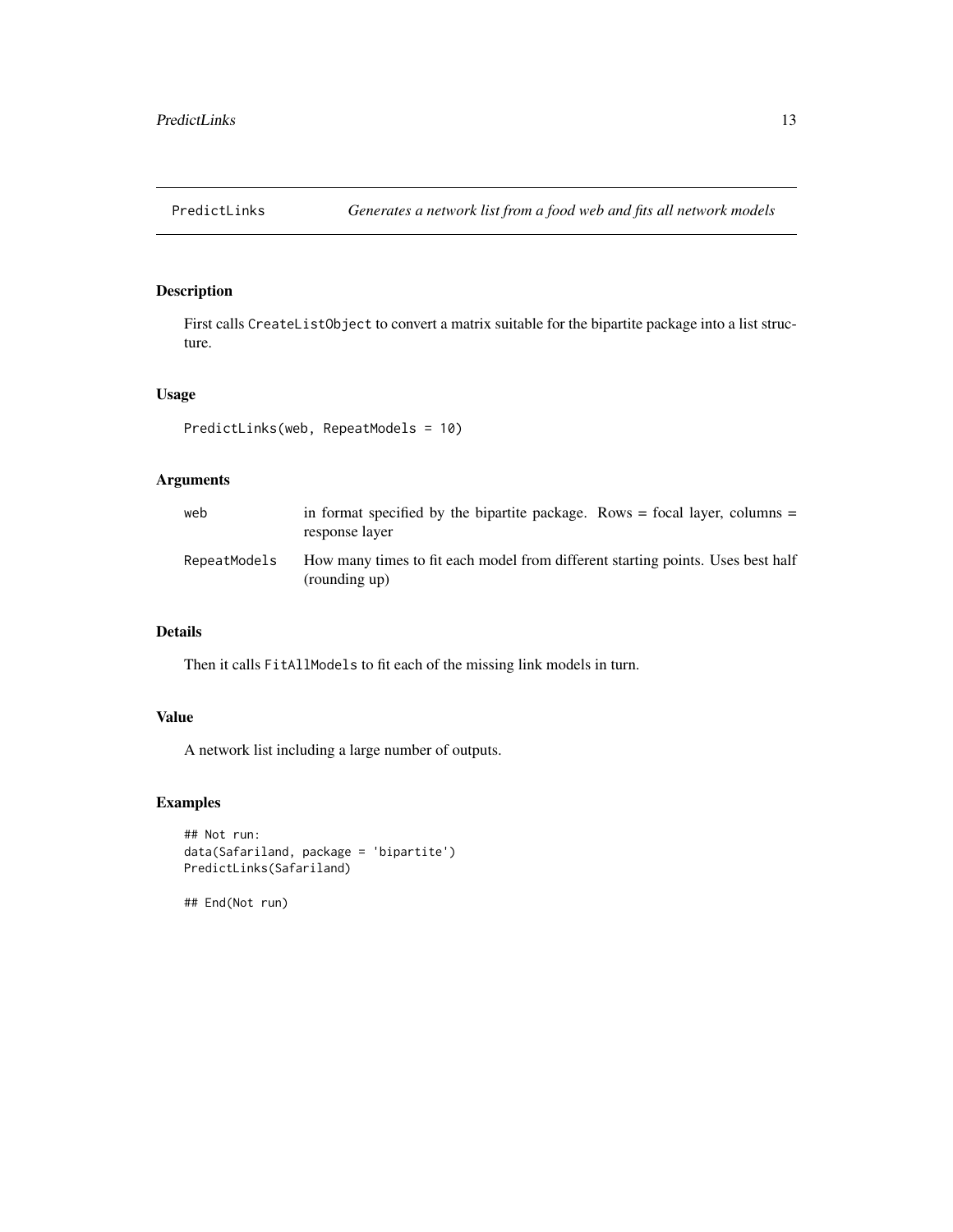Resamples empirical network observations at a range of sampling levels and calls networklevel() function from bipartite package to calculate network metrics.

## Usage

```
RarefyNetwork(web, n_per_level = 1000, frac_sample_levels = seq(0.2, 1,
  l = 5), abs_sample_levels = NULL, metrics = "info",
 PARALLEL = FALSE, cores = 2, output = "df", \dots)
```
#### Arguments

| web                | A matrix format web, as for bipartite                                                                                                                                                                                                                                                                                                                                                                  |  |
|--------------------|--------------------------------------------------------------------------------------------------------------------------------------------------------------------------------------------------------------------------------------------------------------------------------------------------------------------------------------------------------------------------------------------------------|--|
| n_per_level        | How many samples to take per sample level. Default is 1000.                                                                                                                                                                                                                                                                                                                                            |  |
| frac_sample_levels |                                                                                                                                                                                                                                                                                                                                                                                                        |  |
|                    | Sequence of fractions of original sample size to resample at.                                                                                                                                                                                                                                                                                                                                          |  |
| abs_sample_levels  |                                                                                                                                                                                                                                                                                                                                                                                                        |  |
|                    | If supplied, vector of absolute sample sizes to use to override frac_sample_levels.<br>$Default = NULL$                                                                                                                                                                                                                                                                                                |  |
| metrics            | vector of metrics to calculate. Will be passed to index of networklevel().<br>Default $=$ 'info'                                                                                                                                                                                                                                                                                                       |  |
| PARALLEL           | Logical. If TRUE, will use parallel package to speed up metric calculation.<br>$Default = FALSE$                                                                                                                                                                                                                                                                                                       |  |
| cores              | If using parallel, how man cores to use. Default $= 2$                                                                                                                                                                                                                                                                                                                                                 |  |
| output             | String specifying output. If 'plot' will return a ggplot facetted by metric using<br>PlotRarefaction(). If 'CI' will return a data frame (using ComputeCI() con-<br>taining 5 columns: Metric, LowerCI, UpperCI, Mean, SampleSize. Otherwise<br>will return a data frame of the raw recalculated metrics, with a separate column<br>for each metric, and the last column specifying the resample size. |  |
| $\cdots$           | Additional arguments to pass to networklevel. e.g. empty.web=FALSE                                                                                                                                                                                                                                                                                                                                     |  |
|                    |                                                                                                                                                                                                                                                                                                                                                                                                        |  |

#### Details

Can return either a data frame of raw metrics, a ggplot or a data frame of 'confidence intervals'.

These CI are calculated from the set of resamples by ordering the network values and taking the value of the metric ranked at the 5th and 95th percentile. (this method is very similar to that employed by Casas *et al.* 2018 *Assessing sampling sufficiency of network metrics using bootstrap* Ecological Complexity 36:268-275.)

Note that confidence intervals for many metrics, particularly qualitative ones, will be biased by the issue of false-negatives. Resampling of observations will not introduce missing links.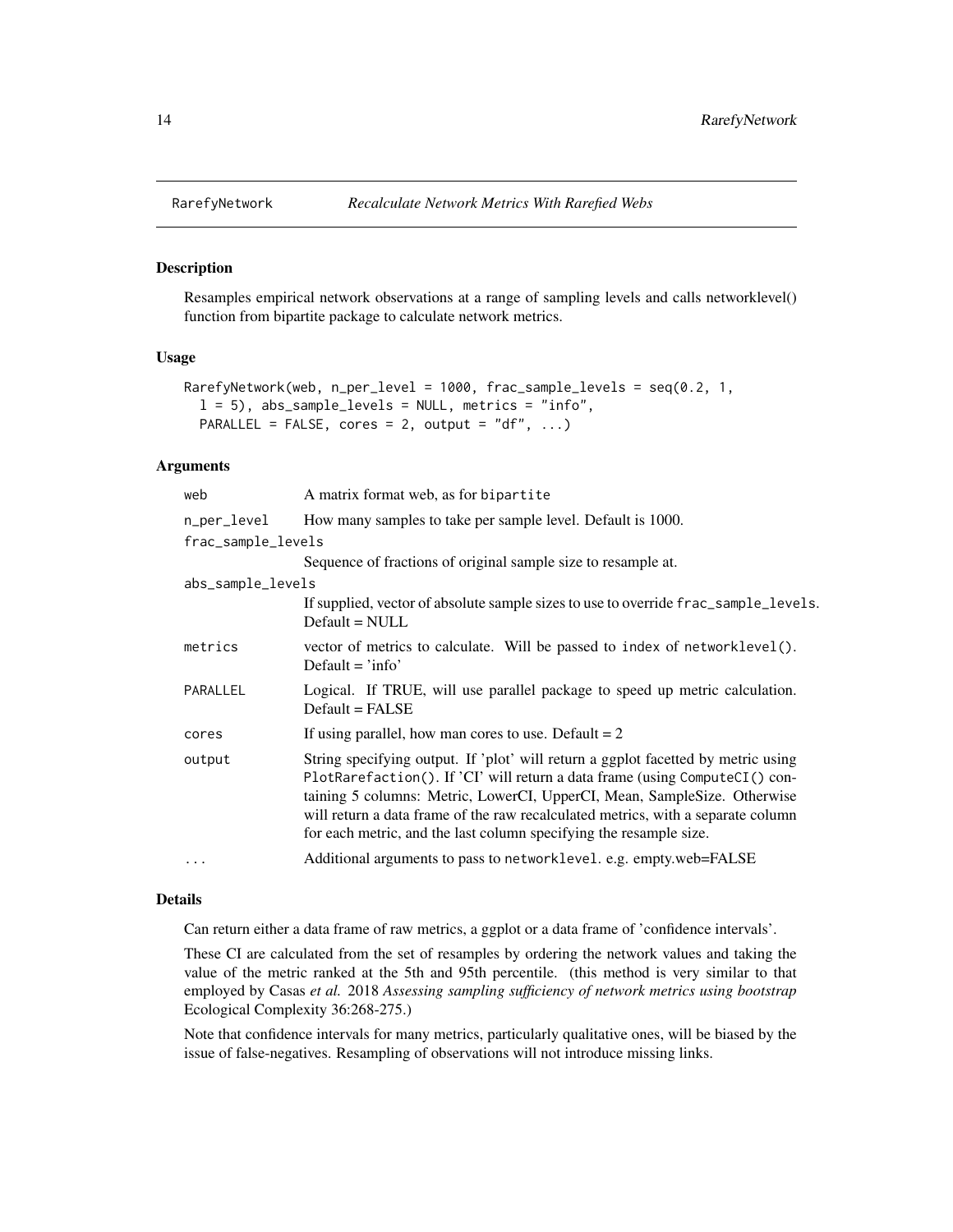## <span id="page-14-0"></span>SortResponseCategory 15

By default the size of resamples are taken to be proportional to the original sample size. Original sample size is defined as the sum of the supplied web. If a specific set of sample sizes is wanted, use abs\_sample\_levels

It is possible to extrapolate how increases sample size may lead to increased confidence in a metric too. Set the sequence to frac\_sample\_levels to go beyond 1.

#### Value

Either a dataframe or a ggplot object. See details.

## See Also

[networklevel](#page-0-0)

#### Examples

```
data(Safariland, package = 'bipartite')
RarefyNetwork(Safariland, n_per_level = 100)
```
SortResponseCategory *Adds a dataframe that defines each interaction as true positive, false negative or true negative*

#### Description

Adds a dataframe that defines each interaction as true positive, false negative or true negative

#### Usage

```
SortResponseCategory(list)
```
#### Arguments

list Network list

## Value

A Network list object with ObsSuccess, a dataframe detailing all the interactions and whether they are True Positives, False Negative or True Negatives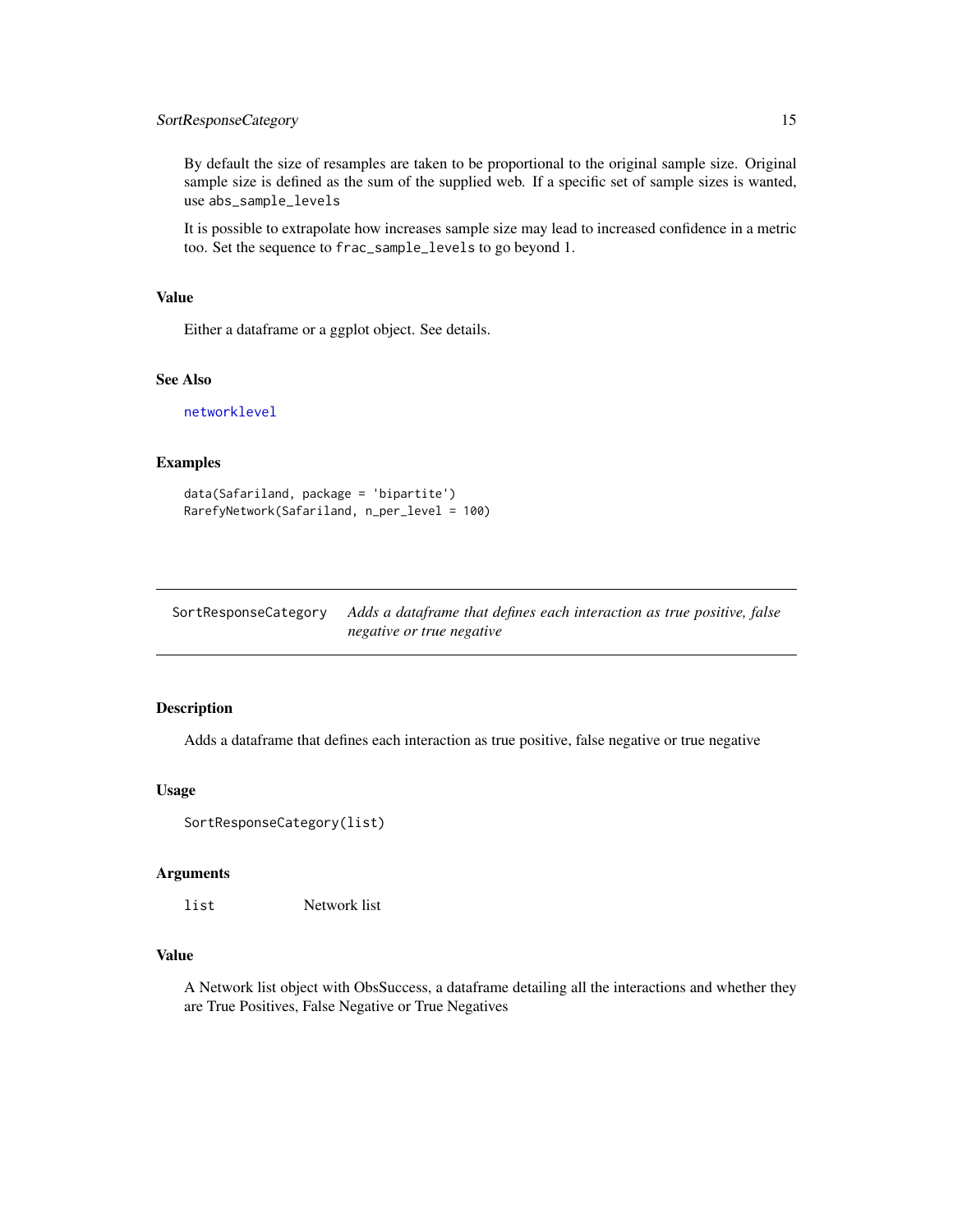<span id="page-15-0"></span>

The function assumes FitAllModels() has already been run. It is a wrapper for 'SortResponseCategory()' and 'TestAUC()'

#### Usage

TestAllModels(list)

#### Arguments

list A network list

## Value

the network list with added AUC data. Key values are 'AUC', a dataframe with the AUC of each model and many combinations.

| TestAUC | Test via AUC the predictive capacity of each model or combination of |
|---------|----------------------------------------------------------------------|
|         | models                                                               |

## Description

Test via AUC the predictive capacity of each model or combination of models

#### Usage

TestAUC(list)

#### Arguments

list Network List

#### Value

a list with 'DataforAUC', a data frame with each interaction as a row and the predictions of each model, and 'AUC', a data frame with the predictive capacity of all the models and many combinations